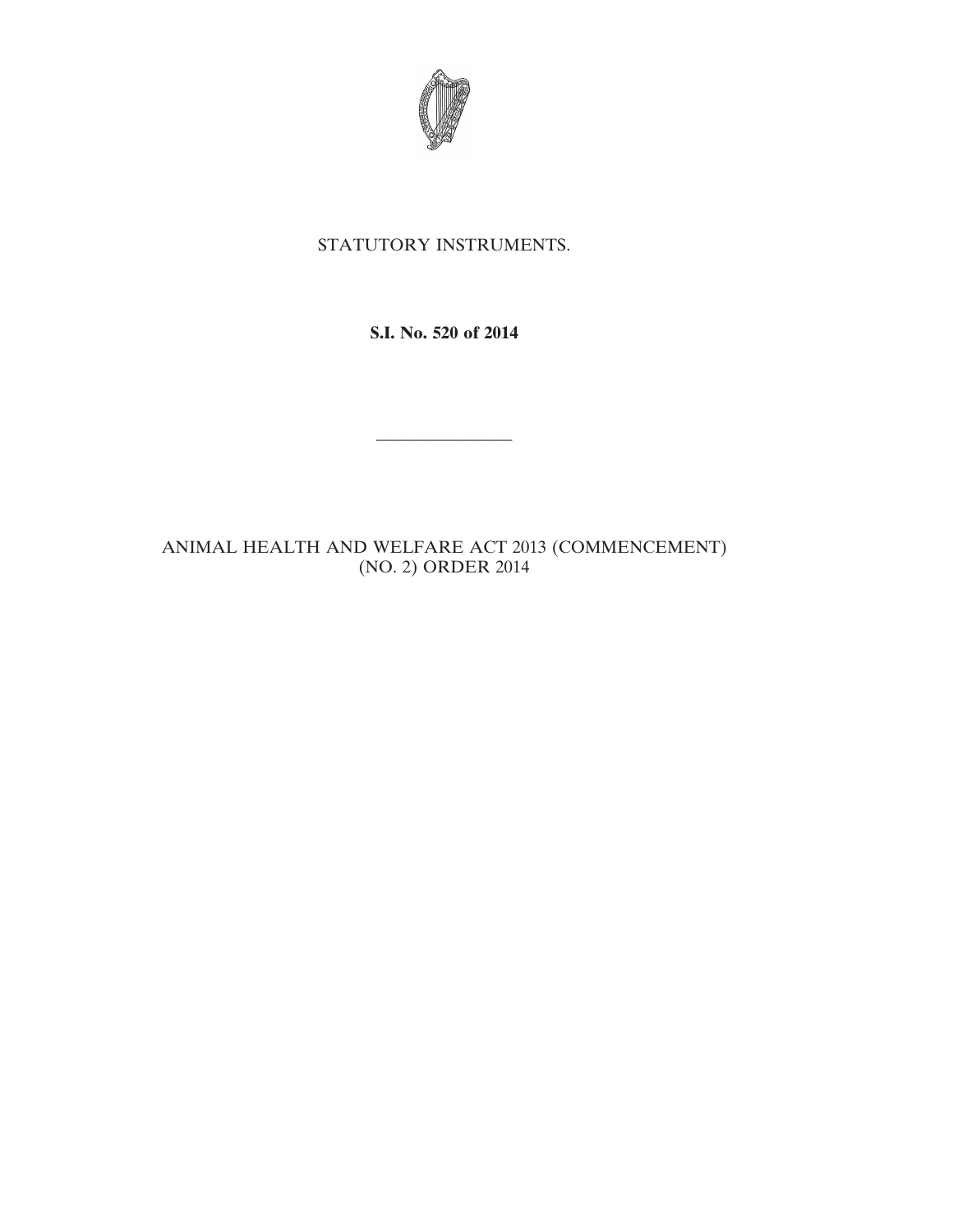## ANIMAL HEALTH AND WELFARE ACT 2013 (COMMENCEMENT) (NO. 2) ORDER 2014

I, SIMON COVENEY, Minister for Agriculture, Food and the Marine, in exercise of the powers conferred on me by section 1(2) and (3) of the Animal Health and Welfare Act 2013 (No. 15 of 2013), hereby order as follows:

1. This Order may be cited as the Animal Health and Welfare Act 2013 (Commencement) (No.2) Order 2014.

2. The day appointed as the day on which—

- (*a*) Part 11 of the Animal Health and Welfare Act 2013 (No. 15 of 2013), and
- (*b*) the repeal, effected by section 4 of that Act, of the National Beef Assurance Scheme Act 2000 (No. 2 of 2000),

comes into operation is 1 January 2015.

L.S.

GIVEN under my Official Seal, 19 November 2014.

> SIMON COVENEY, Minister for Agriculture, Food and the Marine.

*Notice of the making of this Statutory Instrument was published in "Iris Oifigiúil" of* 25*th November*, 2014.